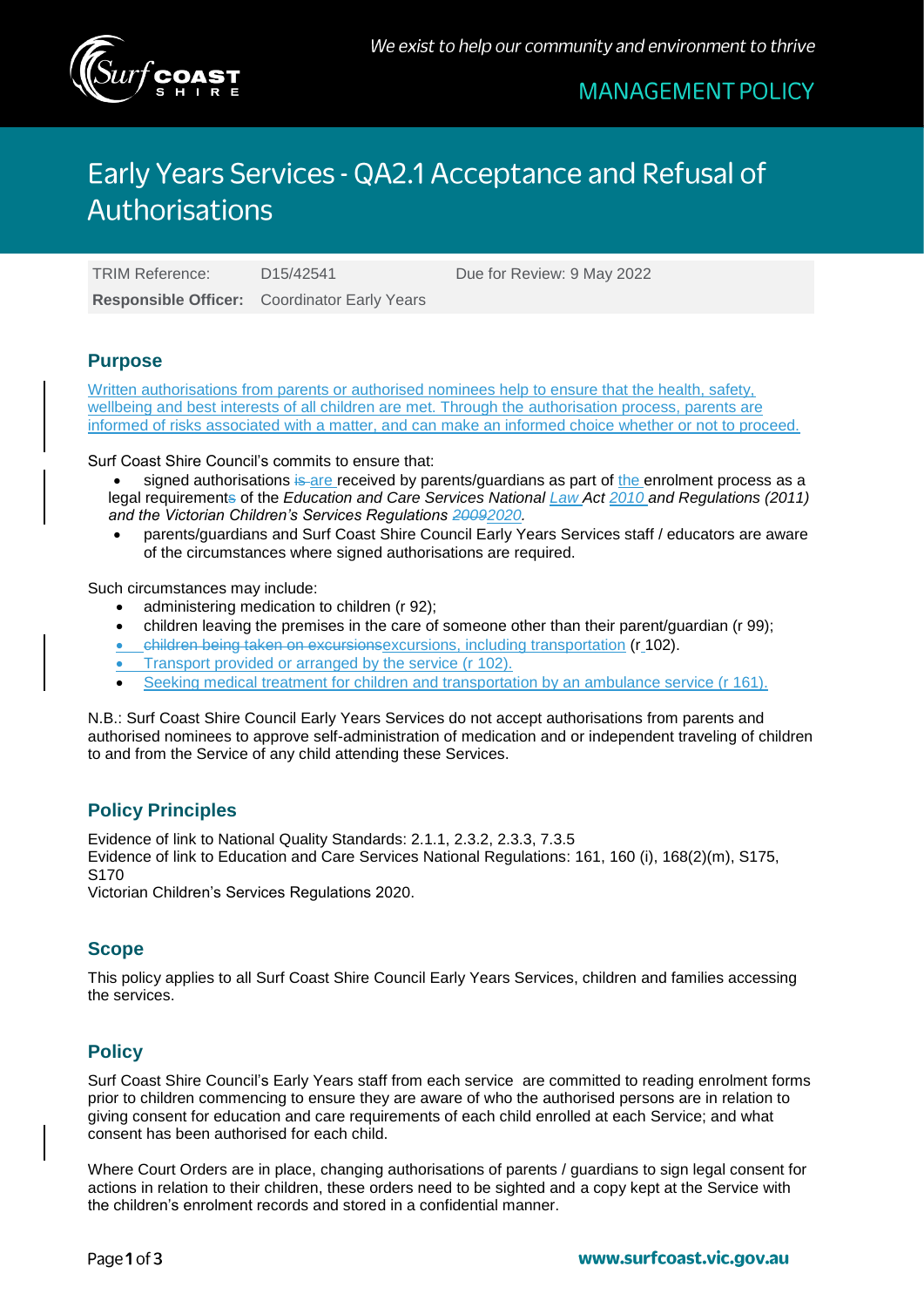

# **MANAGEMENT POLICY**

Authorisations are required for children to be:

- administered medication,
- taken outside the licensed premises on an excursion, including transportation,
- transport provided or arranged by the service,
- seeking medical treatment for children and transportation by an ambulance service,
- collected by a person other than a parent / guardian or person authorised to do so, need to be recorded in writing and signed.

When authorisations have not been received in writing, phone consent may be sought by staff (proof of identification (driver's license) must be sighted at pick up if person collecting is not authorised on the enrolment and consent form. A written authorisation must be provided as soon as possible after the verbal consent is given.

General consent has been gained via the enrolment form for emergency situations; for example if a child needs to be taken in an ambulance for medical attention or requires emergency administration of anaphylaxis or asthma medication.

# **Definitions**

#### Not applicable

Authorised nominee A person who has been given permission by a parent or family member to collect the child from the service or the family day care (FDC) educator

#### **Related Procedure**

Nil.

### **References**

#### **Related Surf Coast Shire Council and Early Years Services Policies**

| D <sub>15</sub> /32925 | Early Years Services Medical Conditions & Medications Policy  |
|------------------------|---------------------------------------------------------------|
| D14/94973              | Early Years Services Delivery & Collection of Children Policy |
| D14/70705              | <b>Early Years Services Excursions Policy</b>                 |

#### **Related Surf Coast Shire Council and Early Years Services Work Instructions and Forms**

| D <sub>14</sub> /87971<br>D14/48936<br>D <sub>18</sub> /29066 | Early Years Excursions/Incursions Risk Management Plan<br>Early Years Medication Form Record<br>Family Day Care Regular Excursion Authority Form |  |
|---------------------------------------------------------------|--------------------------------------------------------------------------------------------------------------------------------------------------|--|
| D14/48378                                                     | Family Day Care Non Regular Excursion Authority                                                                                                  |  |
| D20/171935                                                    | <b>Kindergarten Regular Excursion Authority Form</b>                                                                                             |  |
| D <sub>17</sub> /23578                                        | Kindergarten Regular Outing Authority Form                                                                                                       |  |
| D <sub>19</sub> /24712                                        | Kindergarten Excursion Authority Form Kindergarten Non Regular Excursion Authority                                                               |  |
| <b>Form</b>                                                   |                                                                                                                                                  |  |
| D21/221509                                                    | <b>Bush Kinder Regular Authority Form</b>                                                                                                        |  |

#### **Other references**

Education and Care Services National Law 2010 Education and Care Services National Regulations 2011 Victorian Children's Services Regulations 2020 ACECQA National Quality Framework Resource Kit Childcare Services Handbook (Department of Education)